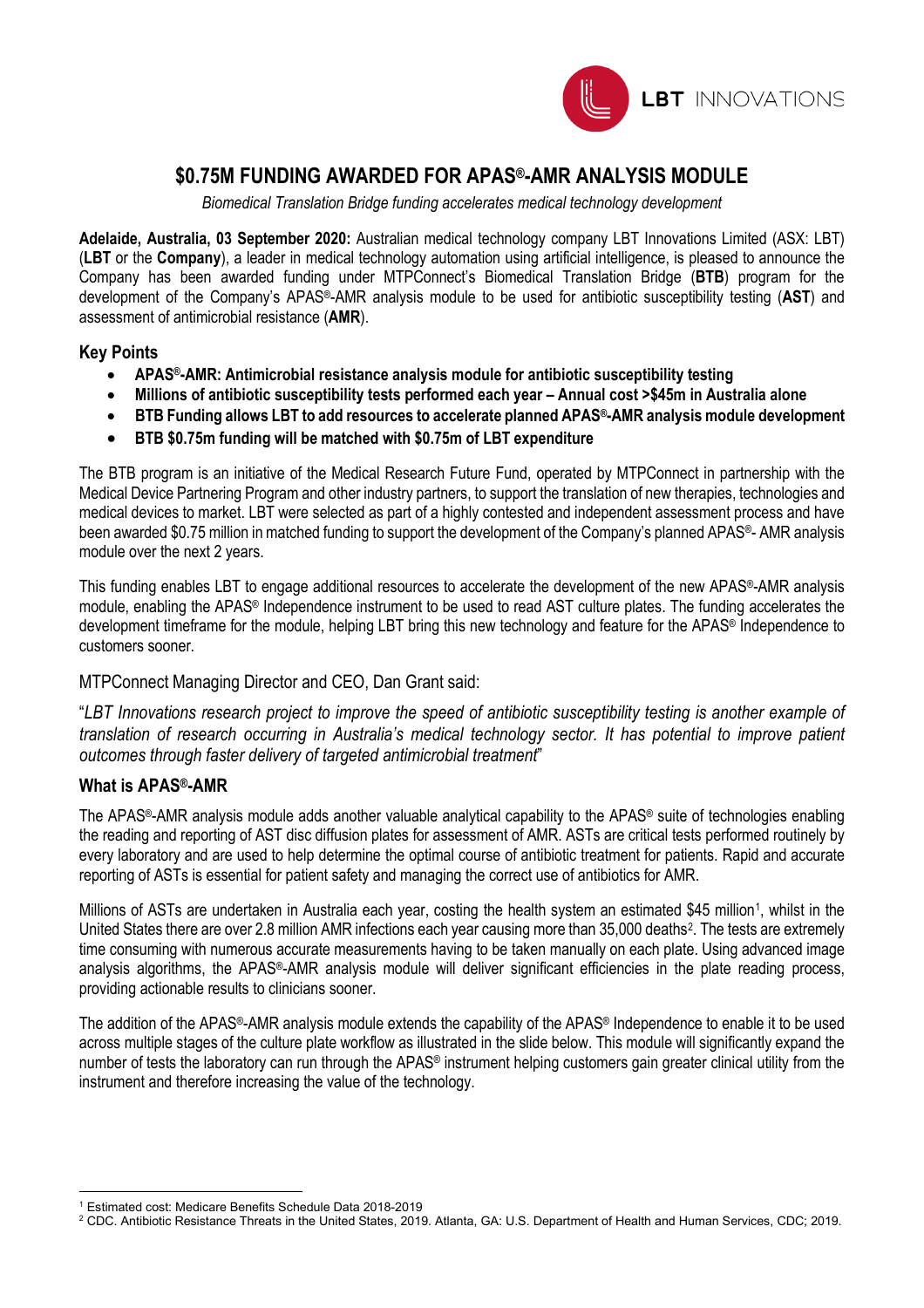

Once finalised, the APAS®-AMR analysis module will be released and sold to customers as a separate annual software licence. By building a menu of analysis modules for our customers LBT is able to increase the recurring revenue potential for each APAS® instrument sold.

LBT CEO and Managing Director, Brent Barnes said:

*"APAS®-AMR is a really exciting addition to the APAS® suite of technologies. We first presented the technology at ECCMID 2019 and received great interest in the product as an extension for the APAS® independence. Now with the support of the BTB Funding, and the capital raise in July, we are in a great position to bring forward this key development project.*

*It was very rewarding for us to be one of the few companies selected from a large field of companies vying for these funds and we would like to thank the Minister for Health, the Hon Greg Hunt MP, MTPConnect and the Medical Device Partnering Program for their support of this project."*

Approved for release by the Chair of the LBT Board.

– ENDS –

#### **About LBT Innovations**

LBT Innovations (LBT) improves patient outcomes by making healthcare more efficient. Based in Adelaide, South Australia, the Company has a history of developing world leading products in microbiology automation. Its first product, MicroStreak®, was a global first in the automation of the culture plate streaking process. The Company's second product, the Automated Plate Assessment System (APAS®) is being commercialised through LBT's 50% owned joint venture company Clever Culture Systems AG (CCS) with Hettich Holding Beteiligungs- und Verwaltungs-GmbH. The APAS® instrument is based upon LBT's intelligent imaging and machine learning software and remains the only US FDA-cleared artificial intelligence technology for automated imaging, analysis and interpretation of culture plates following incubation.

#### **About Biomedical Translation Bridge (BTB) program**

The BTB program is operated by MTPConnect, in partnership with BioCurate (University of Melbourne and Monash University), UniQuest (University of Queensland through its drug discovery initiative QEDDI), the Medical Device Partnering Program (MDPP, led by Flinders University), and the Bridge and BridgeTech programs (Queensland University of Technology); all pre-eminent organisations engaged in the translation and commercialisation of health and medical research.

**CONTACTS**

| <b>LBT</b> Innovations                      | <b>Investor Enguiries</b>          |  |
|---------------------------------------------|------------------------------------|--|
| <b>Brent Barnes</b>                         | David Allen / John Granger         |  |
| Chief Executive Officer & Managing Director | <b>Hawkesbury Partners</b>         |  |
| Tel: +61 8 8227 1555                        | Tel: +61 2 9103 9494               |  |
| E: info@lbtinnovations.com                  | E: jgranger@hawkesburypartners.com |  |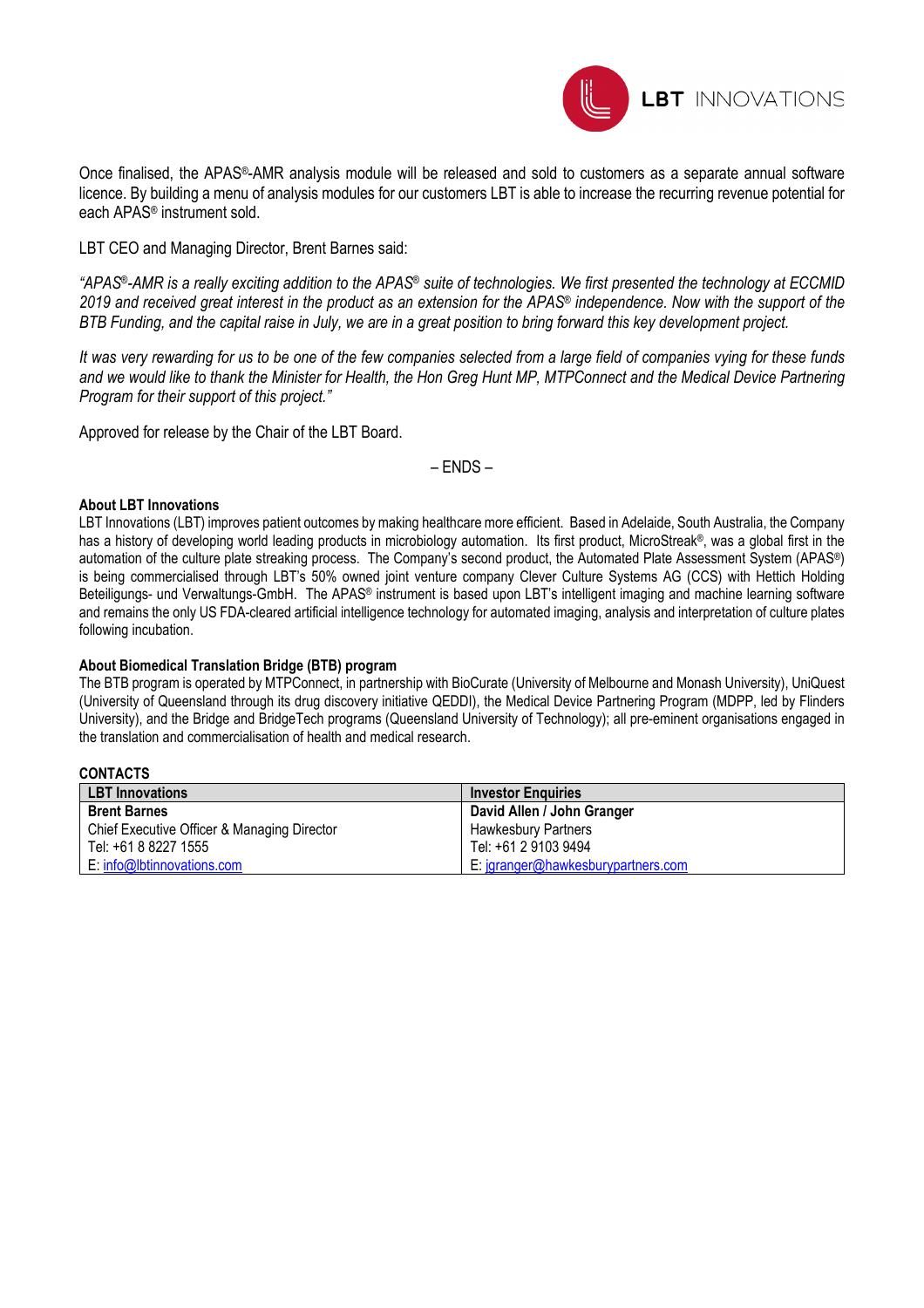## APAS®-AMR

Automated Plate Assessment System (APAS®) for Anti-Microbial Resistance (AMR) using Artificial Intelligence (AI)





**Patent protected technology**

**Global regulatory clearances (TGA, FDA, CE)**

**Industry leading platform technology**

### **APAS®-AMR**



**APAS®-AMR application delivers a new analytical capability to the APAS® suite of technologies:**

- Automated reading of disk diffusion plates
- Accurate measurements of zones of inhibition caused by antibiotics – including detection of antibiotic induced resistance mechanisms
- Unique image based antibiotic disc recognition
- Significant time-saving of highly manual task